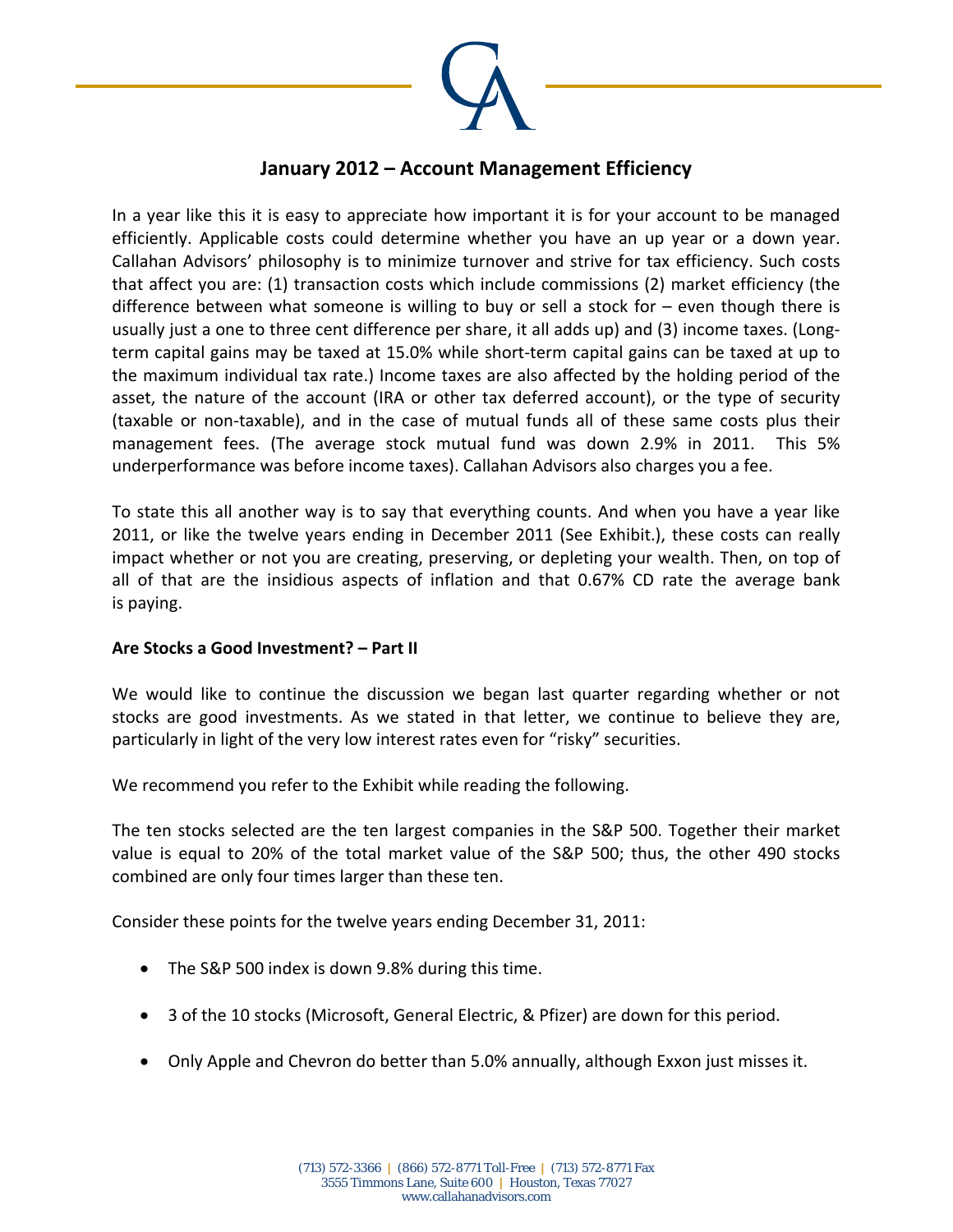

- All ten have more cash flow return per share today than they did twelve years ago. AT&T has about the same cash flow return per share, but Microsoft is 5.5 times greater. Apple's Cash Flow Ratio (see below) is the lowest of the ten.
- Apple doesn't pay a dividend. Exxon and Chevron, while paying a higher dividend than they did twelve years ago, have a lower yield. Microsoft did not pay a dividend twelve years ago, but today its dividend yield is 3.1%

Our conclusion is that since the Cash Flow Ratio (cash flow per share as a percent of market value per share) is so much higher than it was, and the dividend yield is also generally higher than it was, and much higher than the current CD rates or the two‐year U.S. Treasury Bond, owning such securities makes a lot of sense today. Probably GE, AT&T, and Pfizer would give people the most concern, but in analyzing the changes those companies have made in the last three years we believe they have shown that they have capable managements which are taking them in a positive direction. The nine that pay dividends have also increased their dividend in the last year and are likely to continue to do so for the foreseeable future.

Thus, while we have many concerns about the domestic and international economies, the political process in the U.S., the levels of government debt, and the adequacy of capital of multi-national financial institutions, these companies have demonstrated over many years that they will take appropriate strategic actions and reward the owners of their securities through growing and preserving their wealth while providing them with income that continues to grow.

There are many other things that can be written on this topic, but we believe that it affirms strongly our conviction that stocks deserve a significant allocation of your investment dollars.

As we start 2012, we are optimistic, but we are also very grateful for your trust. Your comments and questions are always welcome.